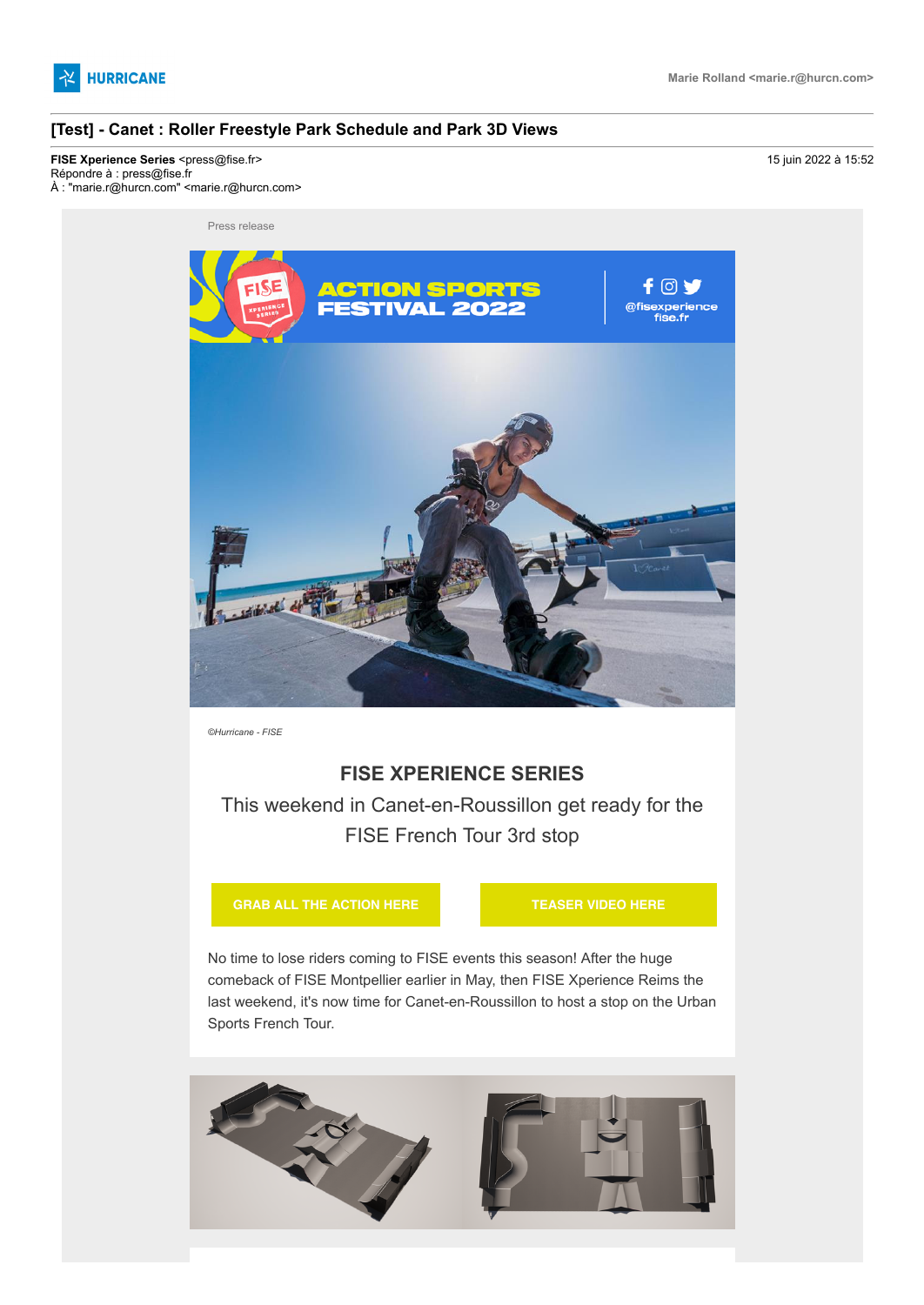#### **FISE XPERIENCE CANET-EN-ROUSSILLON : SCHEDULE**

#### **Saturday, June 18**

11:50 - 12:20 ROLLER FREESTYLE PARK JUNIOR QUALIFICATION 14:20 - 14:45 ROLLER GRIND BOX CONTEST 15:50 - 16:30 ROLLER FREESTYLE PARK AMATEUR QUALIFICATION 17:15 - 18:00 ROLLER FREESTYLE PARK PRO QUALIFICATION

#### **Sunday, June 19**

11:15 - 11:40 ROLLER FREESTYLE PARK JUNIOR FINAL 13:00 - 13:10 AWARDS CEREMONY 13:10 - 13:40 ROLLER FREESTYLE PARK JUNIOR WOMEN CONTEST 13:10 - 13:40 ROLLER FREESTYLE PARK WOMEN CONTEST 14:30 - 14:50 ROLLER BEST TRICK MINI RAMP 15:30 - 16:00 ROLLER FREESTYLE PARK AMATEUR FINAL 16:15 - 16:25 AWARDS CEREMONY 16:30 - 17:15 ROLLER FREESTYLE PARK PRO FINAL 19:00 - 19:10 AWARDS CEREMONY

#### **[Full schedule here.](https://hurricanepresse.cmail19.com/t/t-i-qkryuit-l-i/)**

#### **[Get a look at the teaser here.](https://hurricanepresse.cmail19.com/t/t-i-qkryuit-l-d/)**

**After the stage of Canet-en-Roussillon, the tour will go to Thonon-les-Bains, on August 14 and 15 and Le Havre, on August 28 and 29.**







*©Hurricane - FISE ©Hurricane - FISE ©Hurricane - FISE*

## **PRACTICAL INFO**

**FISE Xperience Series - third stop in Canet-en-Roussillon June 18 and 19 - Théâtre de la Mer** BMX and Roller Freestyle Park contests Shred Contests Mini Ramp

To support you with your projects regarding the 2022 FISE season, content devoted to media will be available in the Newsroom. For further requests, feel free to reach us at: [marie.r@hurcn.com](mailto:marie.r@hurcn.com) / +33648349706.

**[WEBSITE FXS](https://hurricanepresse.cmail19.com/t/t-i-qkryuit-l-o/) CANET-EN-ROUSSILLON**

**PHOTOPACK CANET-EN-[ROUSSILLON](https://hurricanepresse.cmail19.com/t/t-i-qkryuit-l-b/)**

**NEWSROOM CANET-EN-[ROUSSILLON](https://hurricanepresse.cmail19.com/t/t-i-qkryuit-l-n/)**